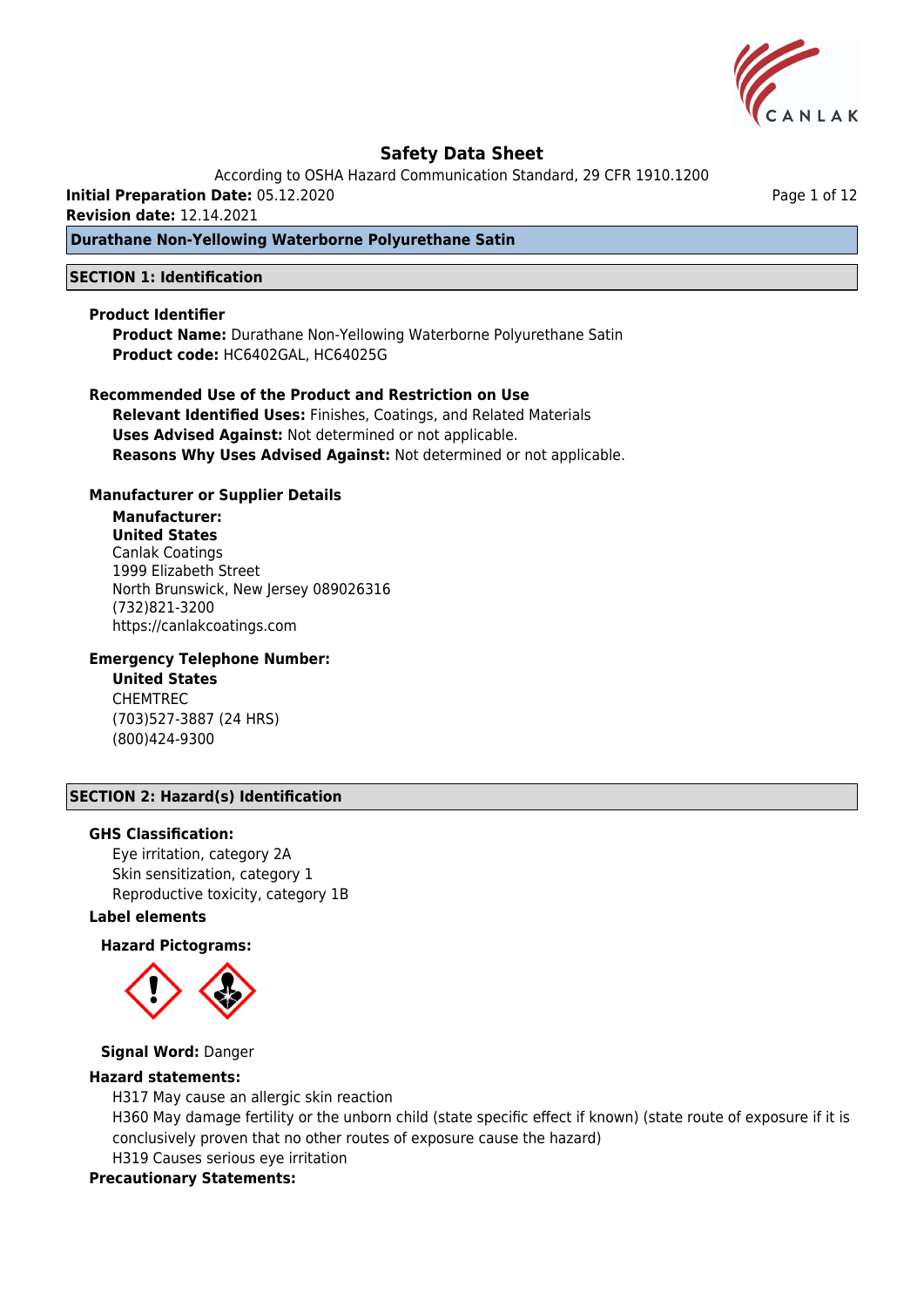According to OSHA Hazard Communication Standard, 29 CFR 1910.1200

**Initial Preparation Date:** 05.12.2020

**Revision date:** 12.14.2021

# **Durathane Non-Yellowing Waterborne Polyurethane Satin**

P261 Avoid breathing dust/fume/gas/mist/vapors/spray P272 Contaminated work clothing must not be allowed out of the workplace P280 Wear protective gloves/protective clothing/eye protection/face protection P201 Obtain special instructions before use P202 Do not handle until all safety precautions have been read and understood P264 Wash skin thoroughly after handling P302+P352 IF ON SKIN: Wash with plenty of water/ … P333+P313 If skin irritation or rash occurs: Get medical advice/attention P321 Specific treatment (see ... on this label) P363 Wash contaminated clothing before reuse P308+P313 IF exposed or concerned: Get medical advice/attention P305+P351+P338 IF IN EYES: Rinse cautiously with water for several minutes. Remove contact lenses, if present and easy to do. Continue rinsing P337+P313 If eye irritation persists: Get medical advice/attention P405 Store locked up P501 Dispose of contents/container to…

# **Hazards Not Otherwise Classified:** None

# **SECTION 3: Composition/Information on Ingredients**

| <b>Identification</b>    | <b>Name</b>                                            | Weight %  |
|--------------------------|--------------------------------------------------------|-----------|
| CAS Number:<br>107-98-2  | 1-methoxy-2-propanol monopropylene glycol methyl ether | $3 - 4$   |
| CAS Number:<br>111-76-2  | 2-Butoxyethanol                                        | $5 - 7$   |
| CAS Number:<br>$78-51-3$ | Tris(2-butoxyethyl) phosphate                          | $2 - 3$   |
| CAS Number:<br>7631-86-9 | Silicon dioxide (amorphous)                            | $0.8 - 1$ |

**Additional Information:** None

# **SECTION 4: First Aid Measures**

# **Description of First Aid Measures**

# **General Notes:**

Show this Safety Data Sheet to the doctor in attendance.

# **After Inhalation:**

If inhaled, remove person to fresh air and place in a position comfortable for breathing. Keep person at rest. If breathing is difficult, administer oxygen. If breathing has stopped, provide artificial respiration. If experiencing respiratory symptoms, seek medical advice/attention.

If inhaled, remove person to fresh air and place in a position comfortable for breathing. Keep person at rest. If breathing is difficult, administer oxygen. If breathing has stopped, provide artificial respiration. If symptoms develop or persist, seek medical advice/attention.

# **After Skin Contact:**

Remove contaminated clothing and shoes. Rinse skin with copious amounts of water [shower] for several minutes. Launder contaminated clothing before reuse. If symptoms develop or persist, seek medical advice/attention.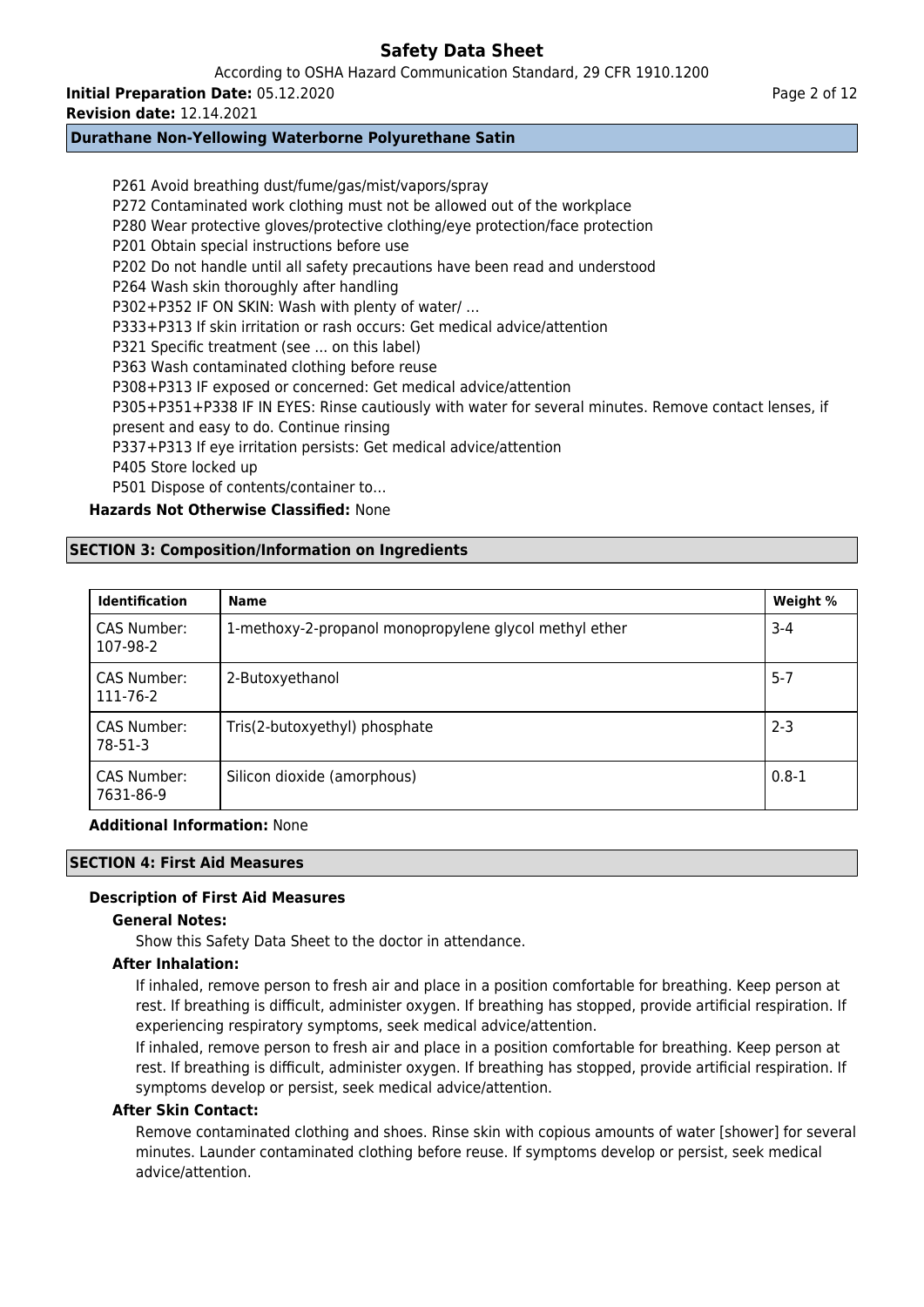According to OSHA Hazard Communication Standard, 29 CFR 1910.1200

**Initial Preparation Date:** 05.12.2020

**Revision date:** 12.14.2021

# **Durathane Non-Yellowing Waterborne Polyurethane Satin**

# **After Eye Contact:**

Rinse eyes with plenty of water for several minutes. Remove contact lenses if present and easy to do so. Protect unexposed eye. If symptoms develop or persist, seek medical advice/attention.

Rinse eyes with plenty of gently flowing lukewarm water for 15 minutes. Remove contact lenses if present and easy to do so. Protect unexposed eye. If symptoms develop or persist, seek medical advice/attention.

## **After Swallowing:**

If swallowed, DO NOT induce vomiting unless told to do so by a physician or poison control center. Rinse mouth with water. Never give anything by mouth to an unconscious person. If spontaneous vomiting occurs, place on the left side with head down to prevent aspiration of liquid into the lungs. If symptoms develop or persist, seek medical advice/attention.

### **Most Important Symptoms and Effects, Both Acute and Delayed**

### **Acute Symptoms and Effects:**

Dermal exposure may cause an allergic skin reaction. Symptoms may include irritation, redness, pain, rash, inflammation, itching, burning and dermatitis.

Eye contact may result in irritation, redness, pain, inflammation, itching, burning and tearing.

### **Delayed Symptoms and Effects:**

Effects are dependent on exposure (dose, concentration, contact time).

Long term exposure may affect fertility. Symptoms include, but are not limited to: menstrual problems, altered sexual behavior/fertility/ and pregnancy outcome. Long term exposure may also affect development of the unborn child. Symptoms include, but are not limited to: intrauterine growth retardation, pre-term birth, birth defects and postnatal death.

# **Immediate Medical Attention and Special Treatment**

#### **Specific Treatment:**

Not determined or not applicable.

#### **Notes for the Doctor:**

Treat symptomatically.

# **SECTION 5: Firefighting Measures**

# **Extinguishing Media**

# **Suitable Extinguishing Media:**

Water mist/fog, carbon dioxide, dry chemical or alcohol resistant foam.

# **Unsuitable Extinguishing Media:**

Do not use water jet.

# **Specific Hazards During Fire-Fighting:**

Thermal decomposition may produce irritating/toxic fumes/gases.

#### **Special Protective Equipment for Firefighters:**

Fire-fighters should wear appropriate protective equipment and self-contained breathing apparatus (SCBA) with a full-face piece operated in positive pressure mode.

### **Special precautions:**

Avoid contact with skin, eyes, hair and clothing. Do not breathe fumes/gas/mists/aerosols/vapors/dusts. Move containers from fire area if safe to do so. Use water spray/fog for cooling fire exposed containers. Avoid unnecessary run-off of extinguishing media which may cause pollution.

# **SECTION 6: Accidental Release Measures**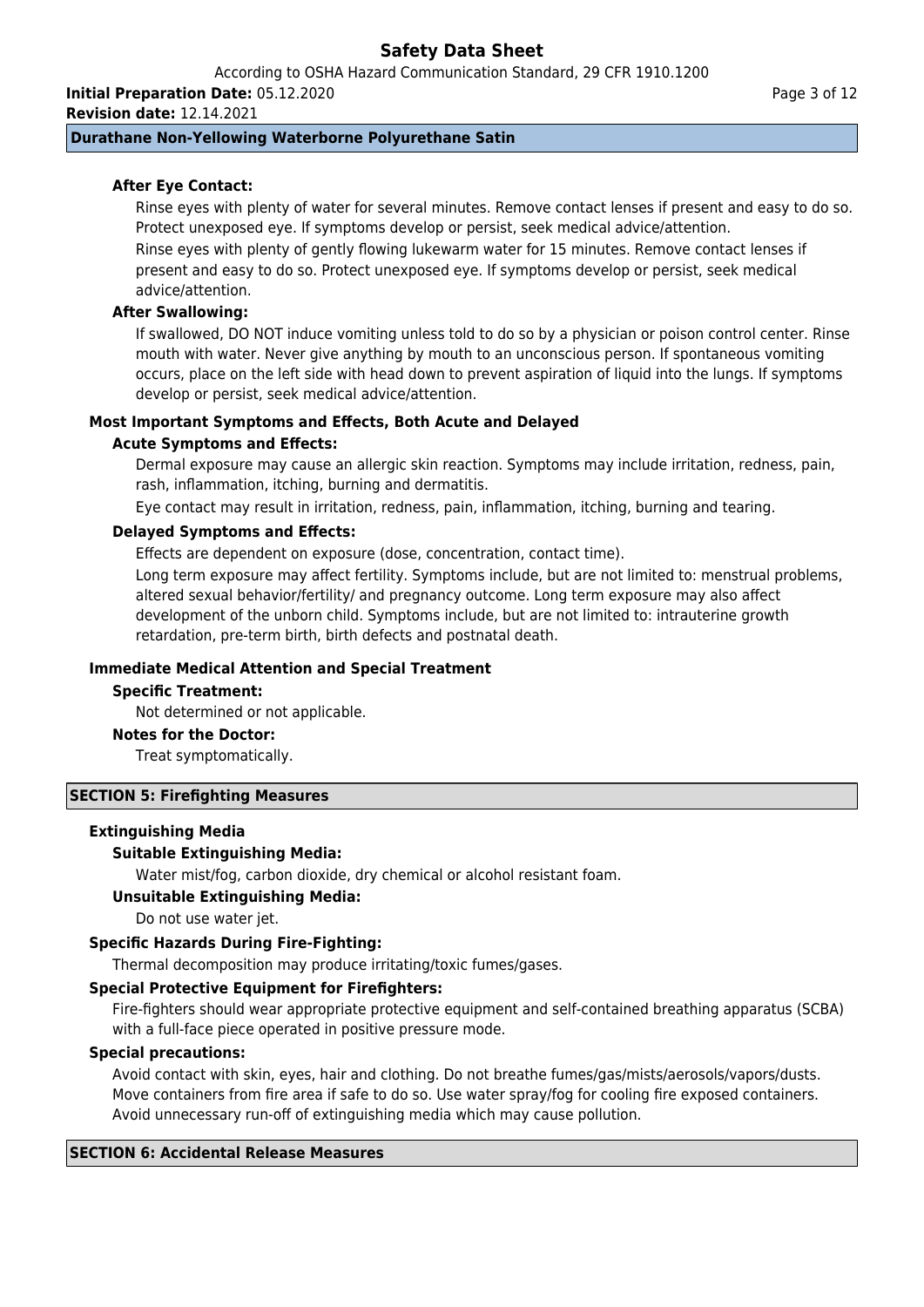According to OSHA Hazard Communication Standard, 29 CFR 1910.1200 **Initial Preparation Date:** 05.12.2020

**Revision date:** 12.14.2021

# **Durathane Non-Yellowing Waterborne Polyurethane Satin**

# **Personal Precautions, Protective Equipment, and Emergency Procedures:**

Evacuate unnecessary personnel. Ventilate area. Extinguish any sources of ignition. Wear recommended personal protective equipment (see Section 8). Avoid contact with skin, eyes and clothing. Avoid breathing mist, vapor, dust, fume and spray. Do not walk through spilled material. Wash thoroughly after handling.

### **Environmental Precautions:**

Prevent further leakage or spillage if safe to do so. Prevent from reaching drains, sewers and waterways. Discharge into the environment must be avoided.

# **Methods and Material for Containment and Cleaning Up:**

Do not touch damaged containers or spilled material unless wearing appropriate personal protective clothing. Stop leak if you can do it without risk. Contain and collect spillage and place in suitable container for future disposal. Dispose of in accordance with all applicable regulations (see Section 13).

## **Reference to Other Sections:**

For personal protective equipment see Section 8. For disposal see Section 13.

# **SECTION 7: Handling and Storage**

### **Precautions for Safe Handling:**

Use appropriate personal protective equipment (see Section 8). Use only with adequate ventilation. Avoid breathing mist/vapor/spray/dust. Do not eat, drink, smoke, or use personal products when handling chemical substances. Avoid contact with skin, eyes and clothing. Wash affected areas thoroughly after handling. Keep away from incompatible materials (See Section 10). Keep containers tightly closed when not in use.

### **Conditions for Safe Storage, Including Any Incompatibilities:**

Store in cool, dry, well-ventilated location out of direct sunlight. Keep away from food and beverages. Protect from freezing and physical damage. Store away from heat, open flames and other sources of ignition. Keep container tightly sealed. Store away from incompatible materials (See Section 10).

# **SECTION 8: Exposure Controls/Personal Protection**

Only those substances with limit values have been included below.

#### **Occupational Exposure Limit Values:**

| <b>Country (Legal Basis)</b> | <b>Substance</b>                                          | <b>Identifier</b> | <b>Permissible concentration</b>                                                                        |
|------------------------------|-----------------------------------------------------------|-------------------|---------------------------------------------------------------------------------------------------------|
| <b>NIOSH</b>                 | 1-methoxy-2-propanol monopropylene glycol<br>methyl ether | 107-98-2          | REL-TWA: 360 mg/m <sup>3</sup> (100 ppm)<br>[for up to a 10-hour workday<br>during a 40-hour workweek]) |
|                              | 1-methoxy-2-propanol monopropylene glycol<br>methyl ether | 107-98-2          | STEL: 540 mg/m <sup>3</sup> (150 ppm)                                                                   |
|                              | 2-Butoxyethanol                                           | 111-76-2          | IDLH: 700 ppm                                                                                           |
|                              | 2-Butoxyethanol                                           | 111-76-2          | REL-TWA: 24 mg/m <sup>3</sup> (5 ppm [up to<br> 10 hr])                                                 |
|                              | Silicon dioxide (amorphous)                               | 7631-86-9         | $[REL-TWA: 6 mg/m3 (up to 10 hrs.)$                                                                     |
|                              | Silicon dioxide (amorphous)                               | 7631-86-9         | IDLH: 3000 mg/m <sup>3</sup>                                                                            |
| <b>ACGIH</b>                 | 1-methoxy-2-propanol monopropylene glycol<br>methyl ether | 107-98-2          | TLV-TWA: 50 ppm (8 hr)                                                                                  |
|                              | 1-methoxy-2-propanol monopropylene glycol<br>methyl ether | 107-98-2          | 15-Minute STEL: 100 ppm                                                                                 |
|                              | 2-Butoxyethanol                                           | 111-76-2          | 8-Hour TWA-PEL: 20 ppm                                                                                  |
| United States (California)   | 1-methoxy-2-propanol monopropylene glycol<br>methyl ether | 107-98-2          | 8-Hour TWA: 100 ppm (360)<br>mq/m <sup>3</sup>                                                          |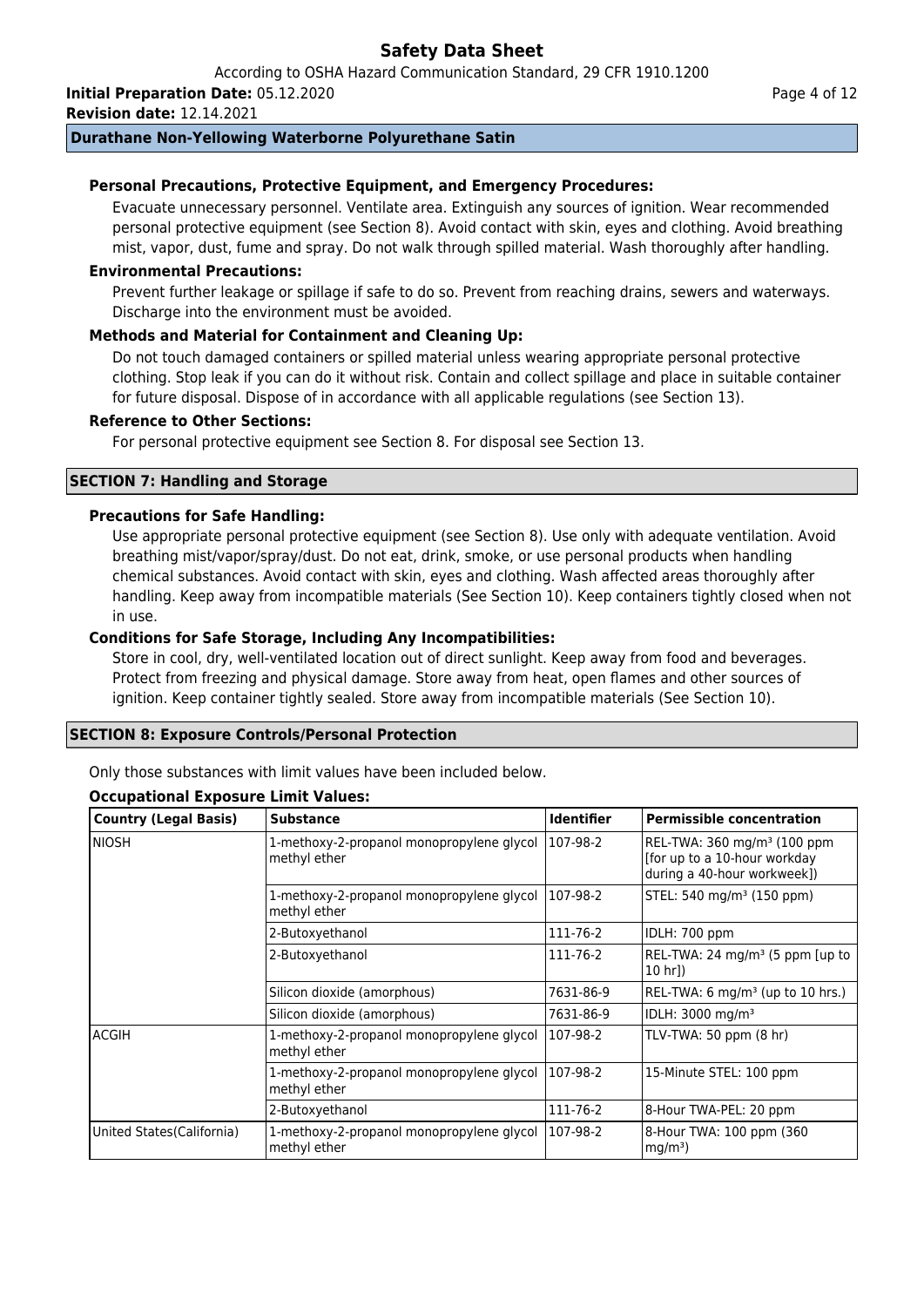According to OSHA Hazard Communication Standard, 29 CFR 1910.1200

**Initial Preparation Date:** 05.12.2020

**Revision date:** 12.14.2021

# **Durathane Non-Yellowing Waterborne Polyurethane Satin**

| <b>Country (Legal Basis)</b> | <b>Substance</b>                                          | <b>Identifier</b> | <b>Permissible concentration</b>                               |
|------------------------------|-----------------------------------------------------------|-------------------|----------------------------------------------------------------|
|                              | 1-methoxy-2-propanol monopropylene glycol<br>methyl ether | 107-98-2          | 15-Minute STEL: 150 ppm (540<br>mq/m <sup>3</sup>              |
|                              | 2-Butoxyethanol                                           | 111-76-2          | 8-Hour TWA-PEL: 97 mg/m <sup>3</sup> (20<br>ppm)               |
|                              | 2-Butoxyethanol                                           | 111-76-2          | REL: 4700 ug/m <sup>3</sup> (Acute<br>inhalation)              |
|                              | 2-Butoxyethanol                                           | 111-76-2          | REL: 164 ug/m <sup>3</sup> (8-hour Inhalation)                 |
|                              | 2-Butoxyethanol                                           | 111-76-2          | REL: 82 ug/m <sup>3</sup> (Chronic inhalation)                 |
|                              | Silicon dioxide (amorphous)                               | 7631-86-9         | 8-Hour TWA-PEL: 6 mg/m <sup>3</sup><br>(precipitated and gel)  |
|                              | Silicon dioxide (amorphous)                               | 7631-86-9         | 8-Hour TWA-PEL: 6 mg/m <sup>3</sup> (total<br>dust)            |
|                              | Silicon dioxide (amorphous)                               | 7631-86-9         | 8-Hour TWA-PEL: 3 mg/m <sup>3</sup><br>(respirable dust)       |
| <b>OSHA</b>                  | 2-Butoxyethanol                                           | 111-76-2          | 8-Hour TWA-PEL: 240 mg/m <sup>3</sup> (50<br>ppm [Table Z-1])  |
|                              | 1-methoxy-2-propanol monopropylene glycol<br>methyl ether | 107-98-2          | 8-Hour TWA-PEL: 360 mg/m <sup>3</sup> (100<br>ppm)             |
|                              | 1-methoxy-2-propanol monopropylene glycol<br>methyl ether | 107-98-2          | 15-Minute STEL: 540 mg/m <sup>3</sup> (150<br>ppm)             |
|                              | 2-Butoxyethanol                                           | 111-76-2          | 8-Hour TWA: 120 mg/m <sup>3</sup> (25 ppm<br>[Table $Z-1-A$ ]) |
|                              | Silicon dioxide (amorphous)                               | 7631-86-9         | 8-Hour TWA-PEL: 2 mg/m <sup>3</sup>                            |

# **Biological Limit Values:**

| Country (Legal Basis) | Substance       | er | l ant                             |                                                  | time                  | Identifi  Determin  Specimen  Sampling  Permissibl<br>l e limits |
|-----------------------|-----------------|----|-----------------------------------|--------------------------------------------------|-----------------------|------------------------------------------------------------------|
| <b>ACGIH</b>          | 2-Butoxyethanol |    | lic acid<br>l(with<br>hydrolysis) | 1111-76-2   Butoxyacet   Creatinine<br>lin Urine | End of shift 200 mg/g |                                                                  |

# **Information on Monitoring Procedures:**

Not determined or not applicable.

# **Appropriate Engineering Controls:**

Emergency eye wash stations and safety showers should be available in the immediate vicinity of use or handling. Provide adequate ventilation to maintain the airborne concentrations of vapor, mists, and/or dusts below the applicable workplace exposure limits, while observing recognized national standards (or equivalent).

# **Personal Protection Equipment**

#### **Eye and Face Protection:**

Safety glasses or goggles. Use eye protection equipment that has been tested and approved by recognized national standards (or equivalent).

# **Skin and Body Protection:**

Chemical resistant, impervious gloves approved by the appropriate standards. Gloves must be inspected prior to use. Avoid skin contact with used gloves. Appropriate techniques should be used to remove used gloves and contaminated clothing. Personal protective equipment for the body should be selected based on the task being performed and the risks involved and should be approved by a specialist before handling this product. Ensure that all personal protective equipment is approved by recognized national standards (or equivalent).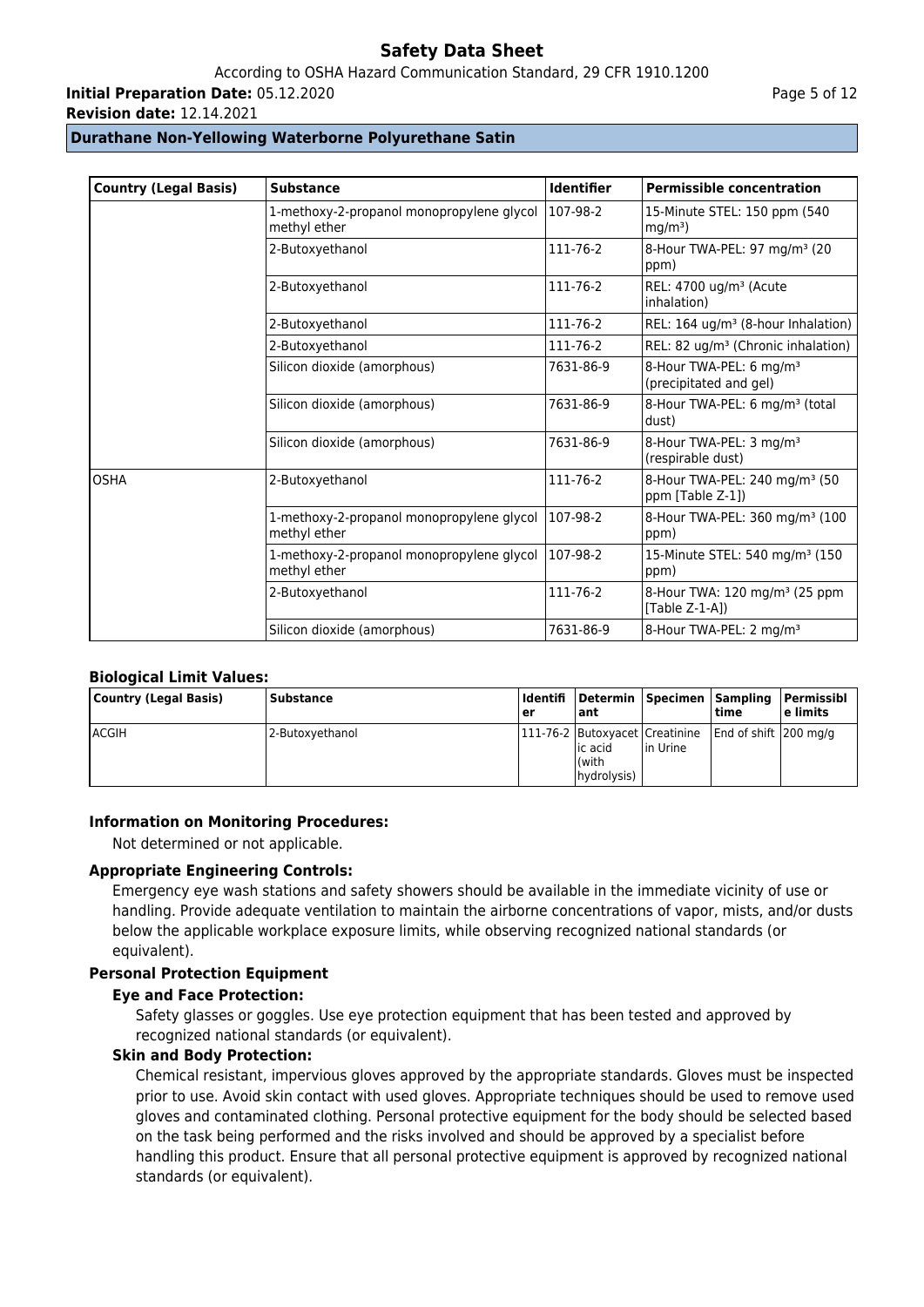According to OSHA Hazard Communication Standard, 29 CFR 1910.1200

**Initial Preparation Date:** 05.12.2020 **Revision date:** 12.14.2021

# **Durathane Non-Yellowing Waterborne Polyurethane Satin**

# **Respiratory Protection:**

If engineering controls do not maintain airborne concentrations below the applicable workplace exposure limits, or to an acceptable level (if exposure limits have not been established), a respirator approved by recognized national standards (or equivalent) must be worn.

# **General Hygienic Measures:**

When handling chemical products, do not eat, drink or smoke. Wash hands after handling, before breaks, and at the end of the workday. Avoid contact with skin, eyes and clothing. Wash contaminated clothing before reuse. Perform routine housekeeping.

### **SECTION 9: Physical and Chemical Properties**

### **Information on Basic Physical and Chemical Properties**

| <b>Appearance</b>                         | Milky Liquid          |
|-------------------------------------------|-----------------------|
| <b>Odor</b>                               | MIId                  |
| <b>Odor threshold</b>                     | N/A                   |
| pH                                        | 9.5                   |
| <b>Melting point/freezing point</b>       | N/A                   |
| Initial boiling point/range               | N/A                   |
| Flash point (closed cup)                  | N/A                   |
| <b>Evaporation rate</b>                   | Faster than water     |
| <b>Flammability (solid, gas)</b>          | N/A                   |
| <b>Upper flammability/explosive limit</b> | N/A                   |
| Lower flammability/explosive limit        | N/A                   |
| <b>Vapor pressure</b>                     | N/A                   |
| <b>Vapor density</b>                      | N/A                   |
| <b>Density</b>                            | $8.48 +/- 0.2$ Lb/gal |
| <b>Relative density</b>                   | 1.02 +/- 0.02 @ 25 °C |
| <b>Solubilities</b>                       | Miscible with water   |
| Partition coefficient (n-octanol/water)   | N/A                   |
| <b>Auto/Self-ignition temperature</b>     | N/A                   |
| <b>Decomposition temperature</b>          | N/A                   |
| <b>Dynamic viscosity</b>                  | N/A                   |
| <b>Kinematic viscosity</b>                | N/A                   |
| <b>Explosive properties</b>               | N/A                   |
| <b>Oxidizing properties</b>               | N/A                   |

# **SECTION 10: Stability and Reactivity**

### **Reactivity:**

Not reactive under recommended handling and storage conditions.

### **Chemical Stability:**

Stable under recommended handling and storage conditions.

### **Possibility of Hazardous Reactions:**

Hazardous reactions are not anticipated under recommended conditions of handling and storage. **Conditions to Avoid:**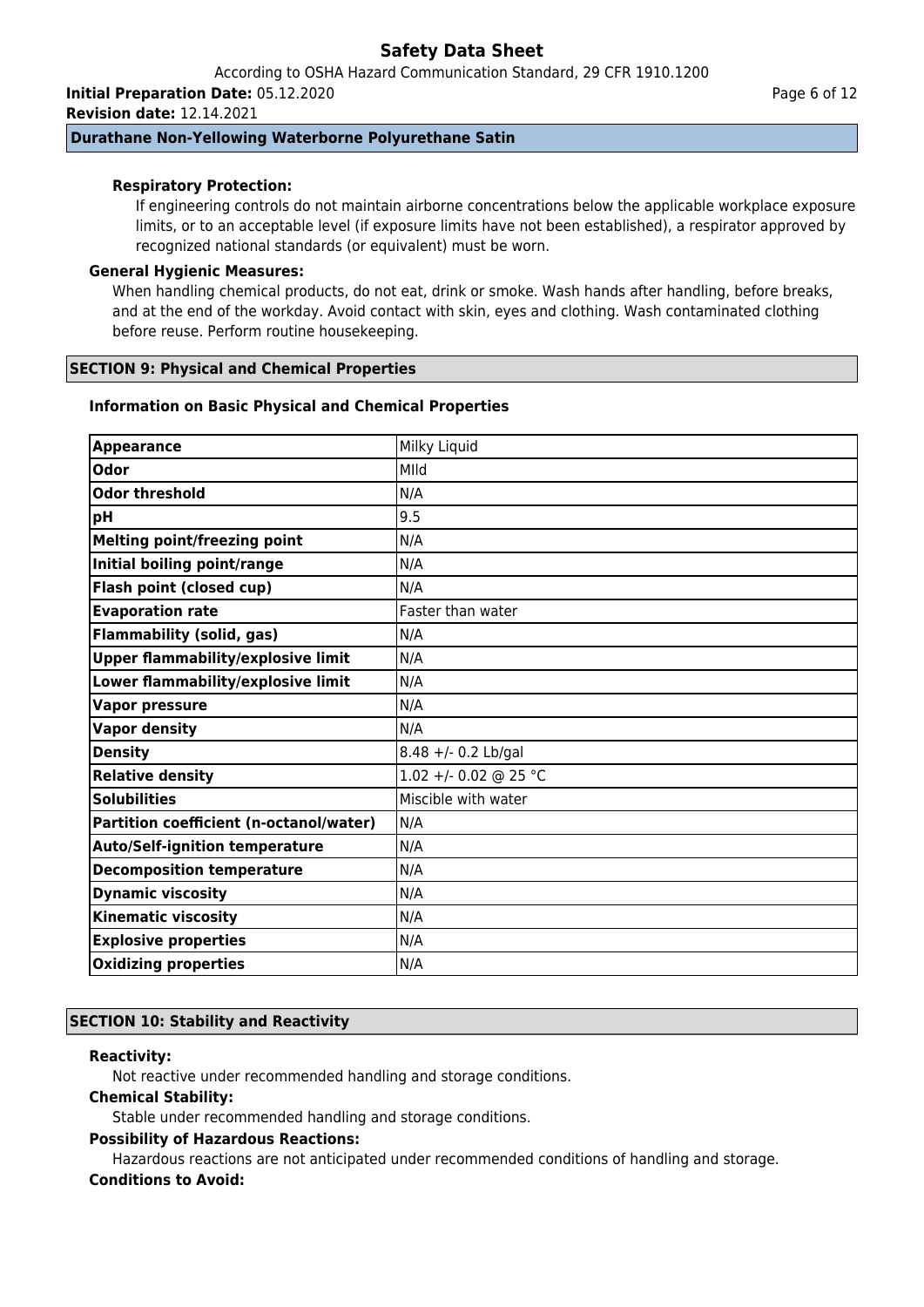According to OSHA Hazard Communication Standard, 29 CFR 1910.1200

**Initial Preparation Date:** 05.12.2020

**Revision date:** 12.14.2021

# **Durathane Non-Yellowing Waterborne Polyurethane Satin**

Extreme heat, open flames, hot surfaces, sparks, ignition sources and incompatible materials.

# **Incompatible Materials:**

None known.

# **Hazardous Decomposition Products:**

Under normal conditions of storage and use, hazardous decomposition products should not be produced.

### **SECTION 11: Toxicological Information**

#### **Acute Toxicity**

**Assessment:** Based on available data, the classification criteria are not met.

**Product Data:** No data available.

### **Substance Data:**

| <b>Name</b>                          | Route      | <b>Result</b>                              |  |  |
|--------------------------------------|------------|--------------------------------------------|--|--|
| 1-methoxy-2-propanol                 | oral       | LD50 Rat: 3739 mg/kg                       |  |  |
| monopropylene glycol methyl<br>ether | dermal     | LD50 Rat: > 2000 mg/kg                     |  |  |
| 2-Butoxyethanol                      | dermal     | LD50 Rabbit: 220 mg/kg                     |  |  |
|                                      | inhalation | LC50 Rat: 450 ppmV (4 hr - Vapor)          |  |  |
|                                      | Oral ATE   | LD50 Rat: 1200 mg/kg (Annex VI to the CLP) |  |  |
|                                      | oral       | LD50 Rat: 470 mg/kg                        |  |  |
| Tris(2-butoxyethyl) phosphate        | oral       | LD50 Rat: >2000 mg/kg                      |  |  |
|                                      | inhalation | LC50 Rat: $>6.4$ mg/L (4 hours)            |  |  |
|                                      | dermal     | LD50 Rabbit: >5000 mg/kg                   |  |  |
| Silicon dioxide (amorphous)          | oral       | LD50 Rat: $>$ 5000 mg/kg                   |  |  |
|                                      | dermal     | LD50 Rabbit: $> 2000$ mg/kg                |  |  |
|                                      | inhalation | $LC50$ Rat: $> 5.01$ mg/L (4 h, dust)      |  |  |

# **Skin Corrosion/Irritation**

**Assessment:** Based on available data, the classification criteria are not met.

**Product Data:**

No data available.

### **Substance Data:**

| $\sqrt{\mathsf{Name}}$ | Result                  |
|------------------------|-------------------------|
| 2-Butoxyethanol        | Causes skin irritation. |

### **Serious Eye Damage/Irritation**

# **Assessment:**

Causes serious eye irritation.

#### **Product Data:**

No data available.

### **Substance Data:**

| <b>Name</b>     | Result                          |
|-----------------|---------------------------------|
| 2-Butoxyethanol | ICauses serious eye irritation. |

# **Respiratory or Skin Sensitization**

### **Assessment:**

May cause an allergic skin reaction.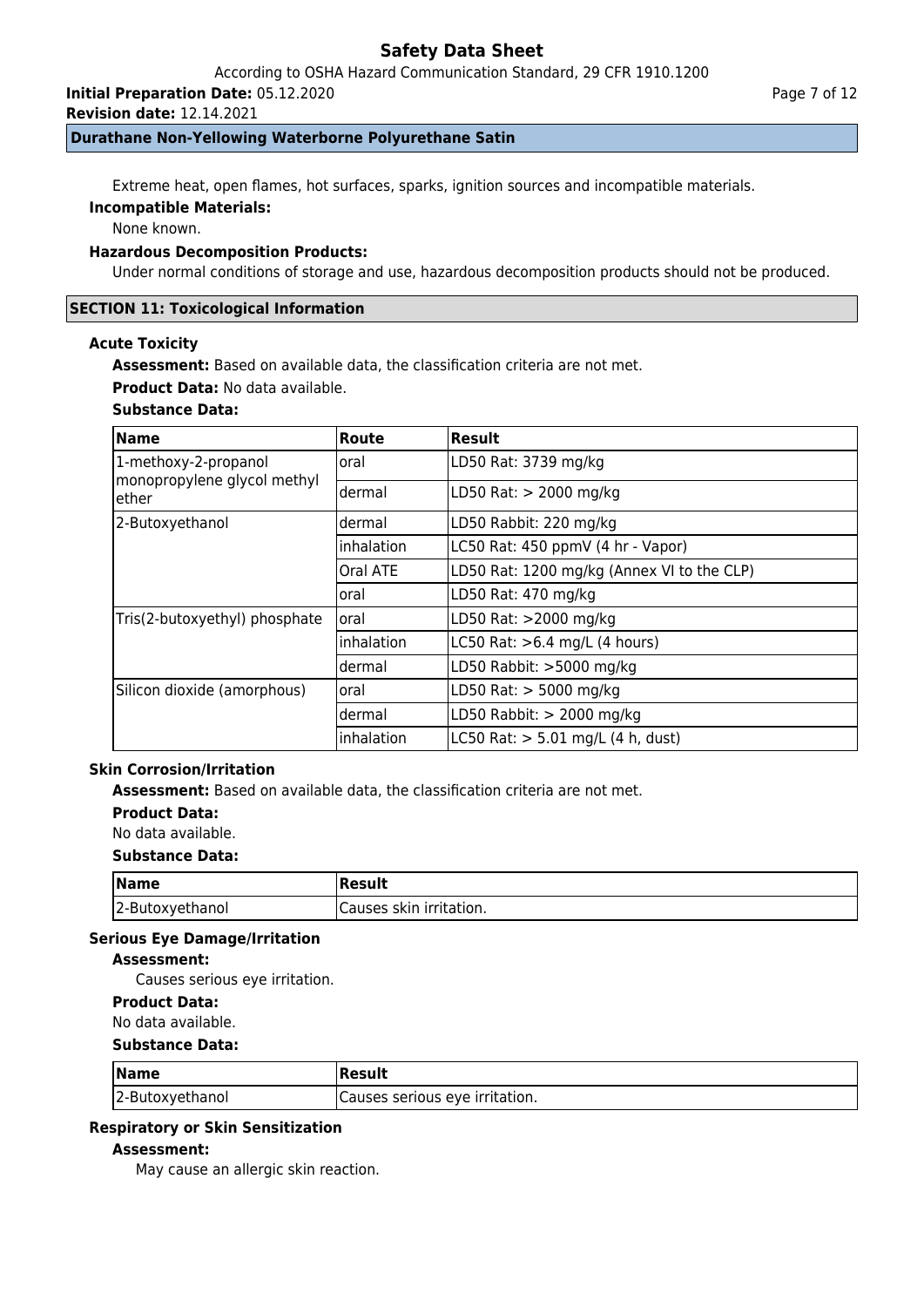# According to OSHA Hazard Communication Standard, 29 CFR 1910.1200

**Initial Preparation Date:** 05.12.2020

**Revision date:** 12.14.2021

# **Durathane Non-Yellowing Waterborne Polyurethane Satin**

# **Product Data:**

No data available.

**Substance Data:** No data available.

# **Carcinogenicity**

**Assessment:** Based on available data, the classification criteria are not met.

# **Product Data:** No data available.

**Substance Data:** No data available.

# **International Agency for Research on Cancer (IARC):**

| <b>Name</b>                                                   | <b>Classification</b> |
|---------------------------------------------------------------|-----------------------|
| 2-Butoxyethanol                                               | Group 3               |
| 1-methoxy-2-propanol<br>monopropylene glycol methyl<br>lether | Not Applicable        |
| Tris(2-butoxyethyl) phosphate                                 | Not Applicable        |
| Silicon dioxide (amorphous)                                   | lGroup 3              |

# **National Toxicology Program (NTP):**

| Name                                                          | Classification |
|---------------------------------------------------------------|----------------|
| 1-methoxy-2-propanol<br>monopropylene glycol methyl<br>lether | Not Applicable |
| 2-Butoxyethanol                                               | Not Applicable |
| Tris(2-butoxyethyl) phosphate                                 | Not Applicable |
| Silicon dioxide (amorphous)                                   | Not Applicable |

# **OSHA Carcinogens:** Not applicable

# **Germ Cell Mutagenicity**

**Assessment:** Based on available data, the classification criteria are not met.

**Product Data:**

No data available.

**Substance Data:** No data available.

# **Reproductive Toxicity**

# **Assessment:**

May damage fertility or the unborn child.

**Product Data:**

No data available.

**Substance Data:** No data available.

# **Specific Target Organ Toxicity (Single Exposure)**

**Assessment:** Based on available data, the classification criteria are not met.

# **Product Data:**

No data available.

# **Substance Data:**

| <b>Name</b>                                             | Result                             |
|---------------------------------------------------------|------------------------------------|
| $ 1$ -methoxy-2-propanol<br>monopropylene glycol methyl | May cause drowsiness or dizziness. |
| ether                                                   |                                    |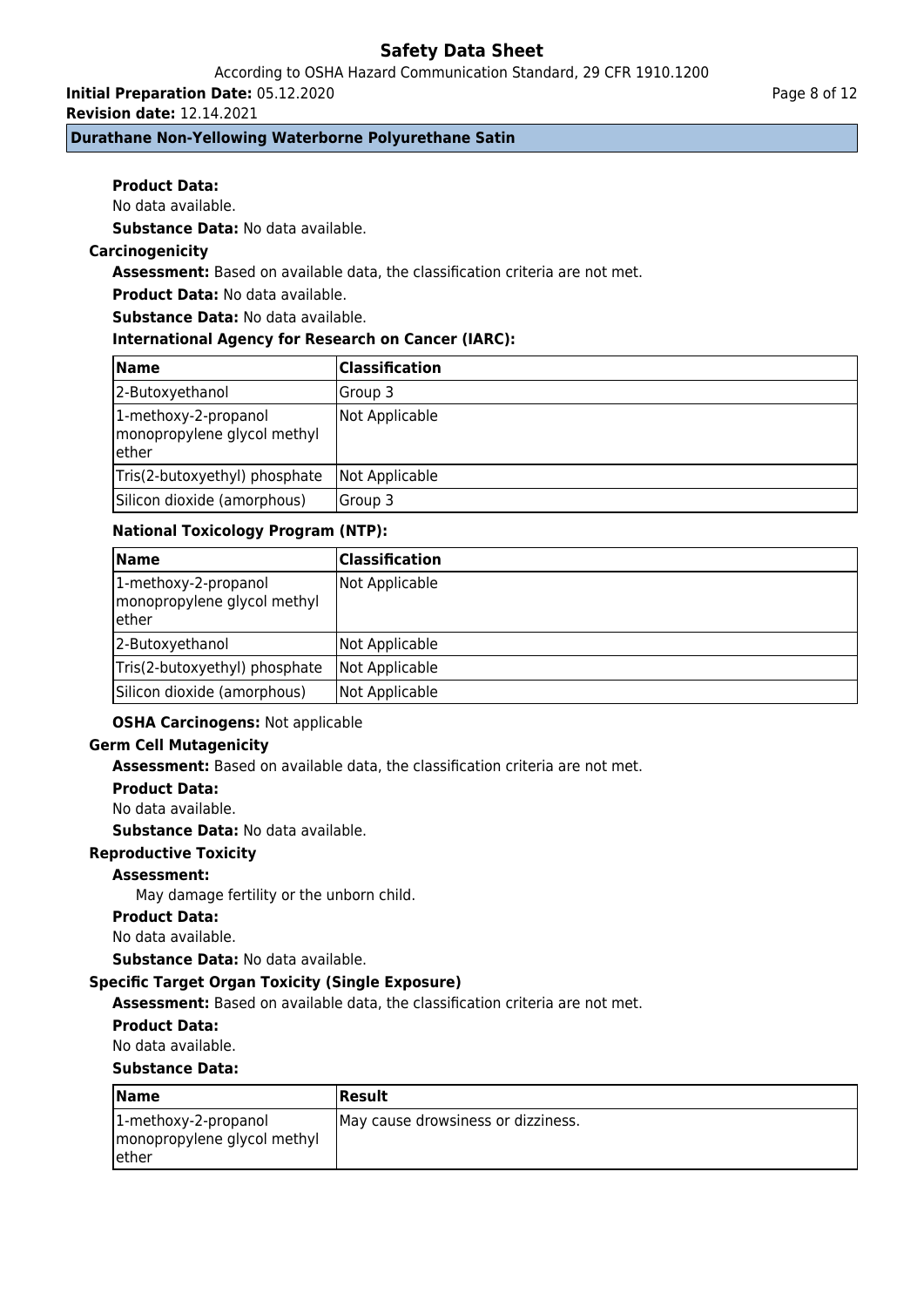According to OSHA Hazard Communication Standard, 29 CFR 1910.1200

**Initial Preparation Date:** 05.12.2020

**Revision date:** 12.14.2021

# **Durathane Non-Yellowing Waterborne Polyurethane Satin**

# **Specific Target Organ Toxicity (Repeated Exposure)**

**Assessment:** Based on available data, the classification criteria are not met.

#### **Product Data:**

No data available.

**Substance Data:** No data available.

## **Aspiration toxicity**

**Assessment:** Based on available data, the classification criteria are not met.

#### **Product Data:**

No data available.

## **Substance Data:** No data available.

**Information on Likely Routes of Exposure:**

No data available.

# **Symptoms Related to the Physical, Chemical, and Toxicological Characteristics:**

No data available.

### **Other Information:**

No data available.

# **SECTION 12: Ecological Information**

# **Acute (Short-Term) Toxicity**

**Assessment:** Based on available data, the classification criteria are not met.

**Product Data:** No data available.

## **Substance Data:**

| <b>Name</b>                           | Result                                                          |  |
|---------------------------------------|-----------------------------------------------------------------|--|
| 2-Butoxyethanol                       | Aquatic Invertebrates EC50 Daphnia magna: 1,550 mg/L (48 hr)    |  |
|                                       | Fish LC50 Oncorhynchus mykiss: 1,474 mg/L (96 hr)               |  |
| 1-methoxy-2-propanol                  | Fish LC50 Leuciscus idus: 6812 mg/L (96 hr)                     |  |
| monopropylene glycol methyl<br>lether | Aquatic Invertebrates EC50 Daphnia magna: 23300 mg/L (48 hr)    |  |
|                                       | Aquatic Plants EC50 Desmodesmus subspicatus: > 500 mg/L (72 hr) |  |
| Tris(2-butoxyethyl) phosphate         | Fish LC50 Oncorhynchus mykiss: 24 mg/L (96 hours)               |  |
|                                       | Aquatic Invertebrates LC50 Daphnia magna: 53 mg/L (48 hours)    |  |

#### **Chronic (Long-Term) Toxicity**

**Assessment:** Based on available data, the classification criteria are not met.

**Product Data:** No data available.

# **Substance Data:**

| <b>Name</b>     | <b>IResult</b>                                            |  |
|-----------------|-----------------------------------------------------------|--|
| 2-Butoxyethanol | Fish NOEC Danio rerio: > 100 mg/L (21 d)                  |  |
|                 | Aquatic Invertebrates NOEC Daphnia magna: 100 mg/L (21 d) |  |

# **Persistence and Degradability**

**Product Data:** No data available.

#### **Substance Data:**

| <b>Name</b>                                                   | <b>Result</b>                                                                                    |  |
|---------------------------------------------------------------|--------------------------------------------------------------------------------------------------|--|
| 1-methoxy-2-propanol<br>monopropylene glycol methyl<br>lether | This substance is readily biodegradable in water (96% degradation after<br>$ 28 \text{ days} $ . |  |
| 2-Butoxyethanol                                               | Readily biodegradable (90.4% degradation after 28 days).                                         |  |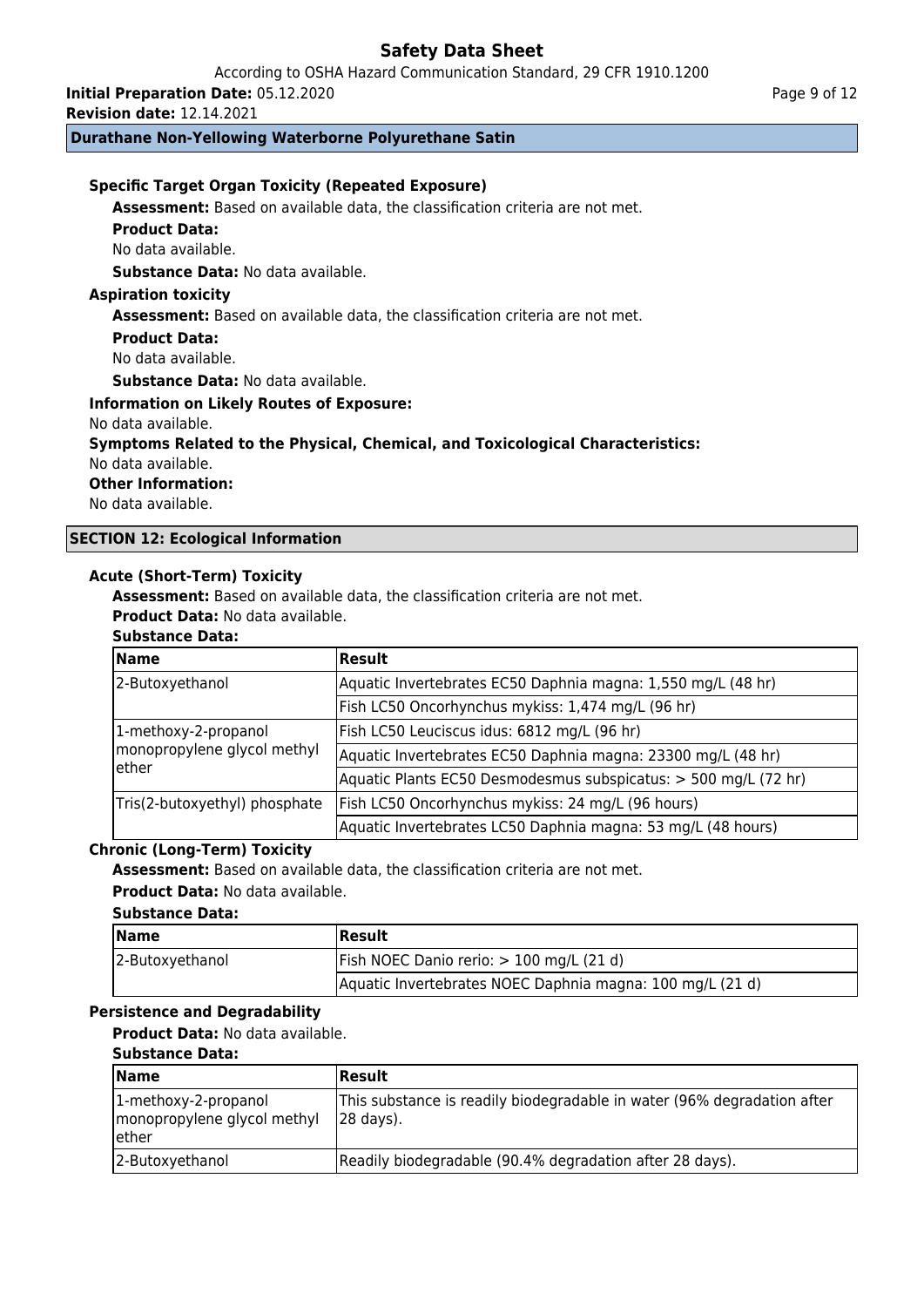# According to OSHA Hazard Communication Standard, 29 CFR 1910.1200

**Initial Preparation Date:** 05.12.2020

**Revision date:** 12.14.2021

Page 10 of 12

## **Durathane Non-Yellowing Waterborne Polyurethane Satin**

| <b>Name</b>                                          | Result |
|------------------------------------------------------|--------|
| Tris(2-butoxyethyl) phosphate Readily biodegradable. |        |

# **Bioaccumulative Potential**

### **Product Data:** No data available.

## **Substance Data:**

| <b>Name</b>                                                   | Result                                                              |
|---------------------------------------------------------------|---------------------------------------------------------------------|
| 1-methoxy-2-propanol<br>monopropylene glycol methyl<br>lether | Accumulation in organisms is not to be expected (estimated BCF: 3). |
| 2-Butoxyethanol                                               | Not expected to bioaccumulate (log Kow = $0.83$ ).                  |
| Tris(2-butoxyethyl) phosphate                                 | BCF: 5.8                                                            |
| Silicon dioxide (amorphous)                                   | BCF: 3.16 L/kg                                                      |

# **Mobility in Soil**

# **Product Data:** No data available.

### **Substance Data:**

| <b>Name</b>                                                   | Result                                                                                              |  |
|---------------------------------------------------------------|-----------------------------------------------------------------------------------------------------|--|
| 1-methoxy-2-propanol<br>monopropylene glycol methyl<br>lether | This substance is highly mobile; therefore, adsorption to soil is not<br>expected (Koc: 5.93 L/kg). |  |
| Tris(2-butoxyethyl) phosphate                                 | Koc at 20°C: 299.2                                                                                  |  |
| Silicon dioxide (amorphous)                                   | Mobile (log Koc: 1.337)                                                                             |  |

# **Results of PBT and vPvB assessment**

#### **Product Data:**

**PBT assessment:** This product does not contain any substances that are assessed to be a PBT.

**vPvB assessment:** This product does not contain any substances that are assessed to be a vPvB.

# **Substance Data:**

#### **PBT assessment:**

| 2-Butoxyethanol                                              | This substance is not PBT.  |  |
|--------------------------------------------------------------|-----------------------------|--|
| 1-methoxy-2-propanol<br>monopropylene glycol methyl<br>ether | The substance is not PBT.   |  |
| Tris(2-butoxyethyl) phosphate                                | Substance is not PBT.       |  |
| Silicon dioxide (amorphous)                                  | This substance is not PBT.  |  |
| <b>vPvB</b> assessment:                                      |                             |  |
| 2-Butoxyethanol                                              | This substance is not vPvB. |  |
| 1-methoxy-2-propanol<br>monopropylene glycol methyl<br>ether | The substance is not vPvB.  |  |
| Tris(2-butoxyethyl) phosphate                                | Substance is not vPvB.      |  |
| Silicon dioxide (amorphous)                                  | This substance is not vPvB. |  |

**Other Adverse Effects:** No data available.

### **SECTION 13: Disposal Considerations**

## **Disposal Methods:**

Do not dump into any sewers, on the ground or into any body of water. Store material for disposal as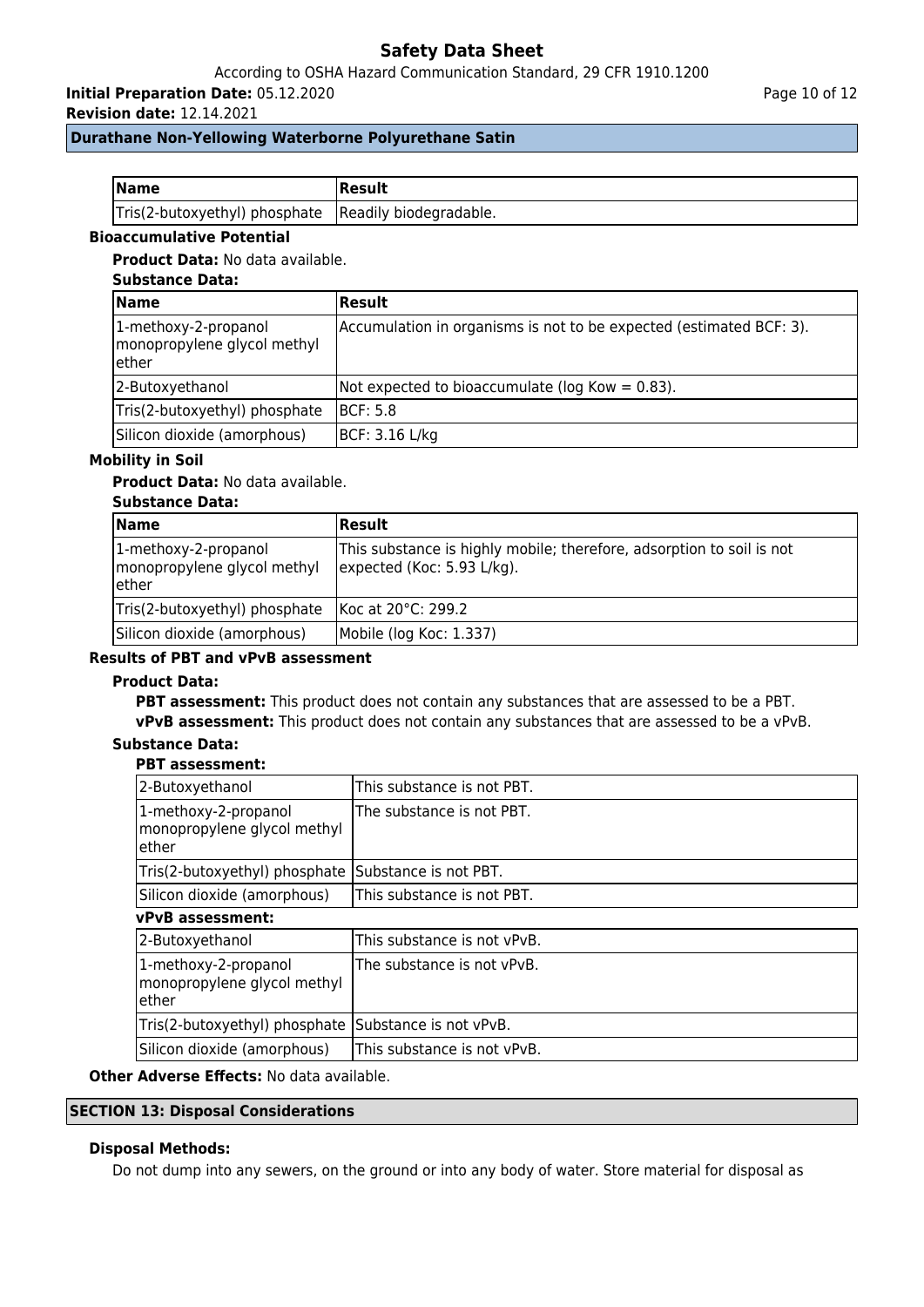According to OSHA Hazard Communication Standard, 29 CFR 1910.1200

**Initial Preparation Date:** 05.12.2020

**Revision date:** 12.14.2021

## **Durathane Non-Yellowing Waterborne Polyurethane Satin**

indicated in Section 7 Handling and Storage. Dispose of in accordance with local, state, and federal laws and regulations. Under RCRA, it is the responsibility of the user of the product to determine, at the time of disposal, whether the product meets RCRA criteria for hazardous waste.

## **Contaminated packages:**

Not determined or not applicable.

## **SECTION 14: Transport Information**

### **United States Transportation of Dangerous Goods (49 CFR DOT)**

| UN Number                           | Not regulated |
|-------------------------------------|---------------|
| UN Proper Shipping Name             | Not regulated |
| UN Transport Hazard Class(es)       | <b>None</b>   |
| <b>Packing Group</b>                | <b>None</b>   |
| <b>Environmental Hazards</b>        | <b>None</b>   |
| <b>Special Precautions for User</b> | <b>None</b>   |

### **International Maritime Dangerous Goods (IMDG)**

| UN Number                           | Not regulated |
|-------------------------------------|---------------|
| UN Proper Shipping Name             | Not regulated |
| UN Transport Hazard Class(es)       | l None        |
| <b>Packing Group</b>                | l None        |
| <b>Environmental Hazards</b>        | l None        |
| <b>Special Precautions for User</b> | None          |

#### **International Air Transport Association Dangerous Goods Regulations (IATA-DGR)**

| UN Number                           | Not regulated |
|-------------------------------------|---------------|
| UN Proper Shipping Name             | Not regulated |
| UN Transport Hazard Class(es)       | None          |
| <b>Packing Group</b>                | None          |
| <b>Environmental Hazards</b>        | l None        |
| <b>Special Precautions for User</b> | l None        |

# **SECTION 15: Regulatory Information**

# **United States Regulations**

**Inventory Listing (TSCA):** All ingredients are listed-active or exempt.

**Significant New Use Rule (TSCA Section 5):** None of the ingredients are listed.

**Export Notification under TSCA Section 12(b):** None of the ingredients are listed.

**SARA Section 302 Extremely Hazardous Substances:** None of the ingredients are listed.

# **SARA Section 313 Toxic Chemicals:**

|                | 111-76-2<br>2-Butoxyethanol              |                 | Listed  |      |
|----------------|------------------------------------------|-----------------|---------|------|
|                | 78-51-3<br>Tris(2-butoxyethyl) phosphate |                 | Listed  |      |
| <b>CERCLA:</b> |                                          |                 |         |      |
|                | 111-76-2                                 | 2-Butoxyethanol | lListed | IN/A |